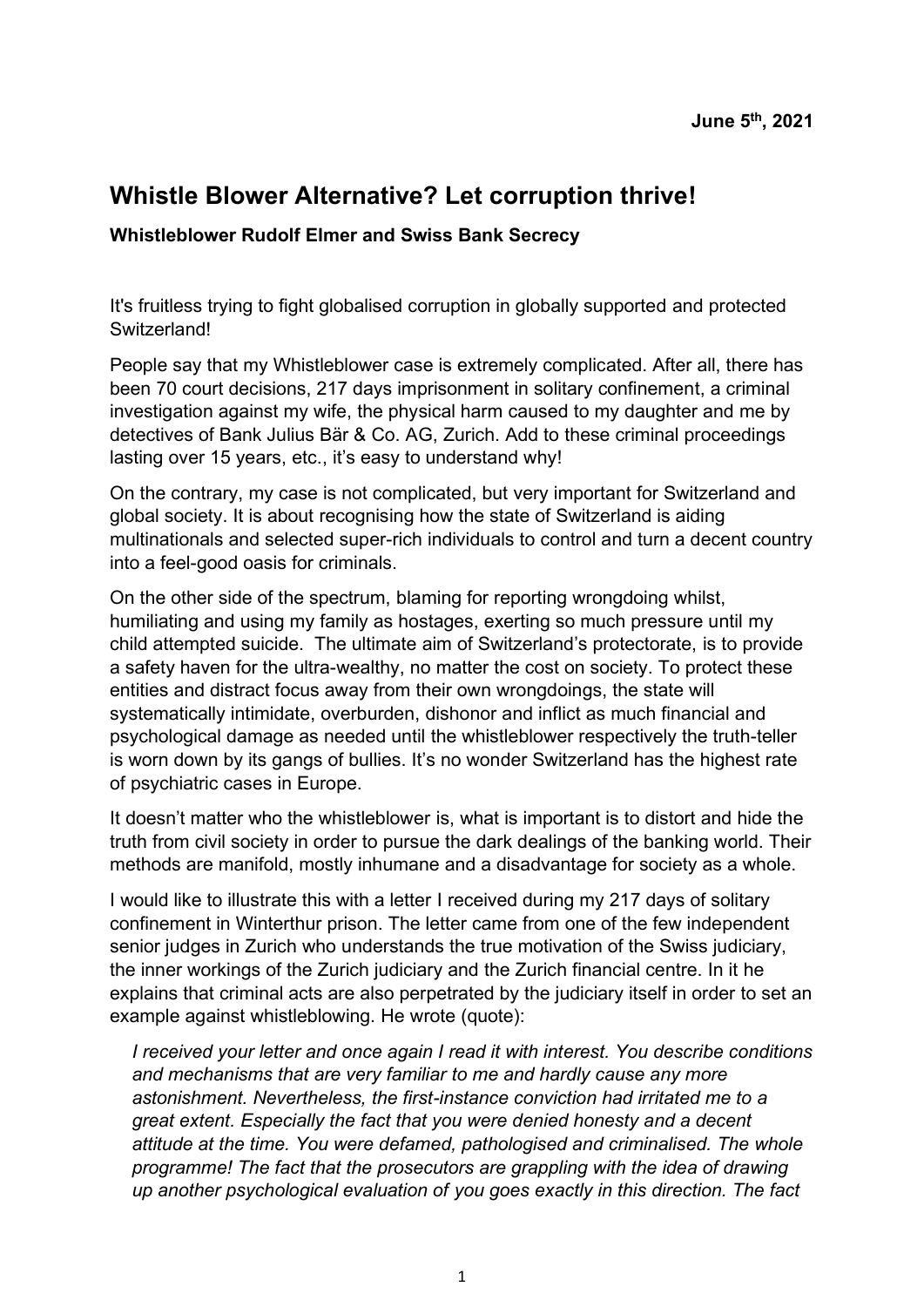*that you are being held in solitary confinement speaks for itself. This is how you react to enemies of the state! People like you seem more dangerous to the system than the RAF (Red Army Faction) or the Red Brigades.*

*The lawsuits against you and the ongoing investigations are a highly political matter. Fighting it with legal means is laudable but unfortunately not very promising. Switzerland protects its golden calves. Every state does that. The criminal justice system protects the system and not the well-meaning and wellbehaved citizen.* 

*Criminal law is not and has never been about punishing all violations of the law regardless of the principle of legality and the official maxim - it is about prosecuting the politically correct violations - and almost more importantly - not prosecuting them.*

*Criminal investigations against renowned banking institutions are now in no way opportune, but rather the prosecution of persons who make or have made their insider knowledge available to the public. The Swiss financial centre does not want and cannot afford criminal investigations against banks. Where would that lead, first Bank Bär and then UBS or CS? That is why an example is being made here. Finally, the press will not want to mess with any banking institutions, and you will hardly get any support from the established political parties. From that point of view, you have no lobby here in Switzerland at the present time." (end quote)*

! The most important sentence of the senior judge in his response!

## *"You believe in the rule of law and the state and it is precisely this rule of law and the state that prove to you that you must not believe in it."*

It is a fact In Switzerland every conscientious objector, whistleblower, is convicted precisely for the reasons mentioned. The "independent" law enforcement agencies and courts have an incredible amount of leeway to carry this out ruthlessly without being punished. Judges in particular are free to do so. Therefore, the central question is related to judges:

### **Does the judge serve the law or does the law serve the judge to obstruct justice?**

In Switzerland, in my case, the law served the judges to protect the corrupt banking world. Several times I drew criminal facts to the public's attention and interest and was convicted for it even though the evidence of the criminal clients was in the court files and made public by the well-regarded newspaper Guardian UK in 2009. Even the ECHR knew the criminal clients published 2008 on WikiLeaks in the complaint to the ECHR and that their actions taken against my family and I went so far as to regard Swiss banking secrecy, a criminal law, which in fact it is (Falciani 99% tax evaders of HSBC`s clients).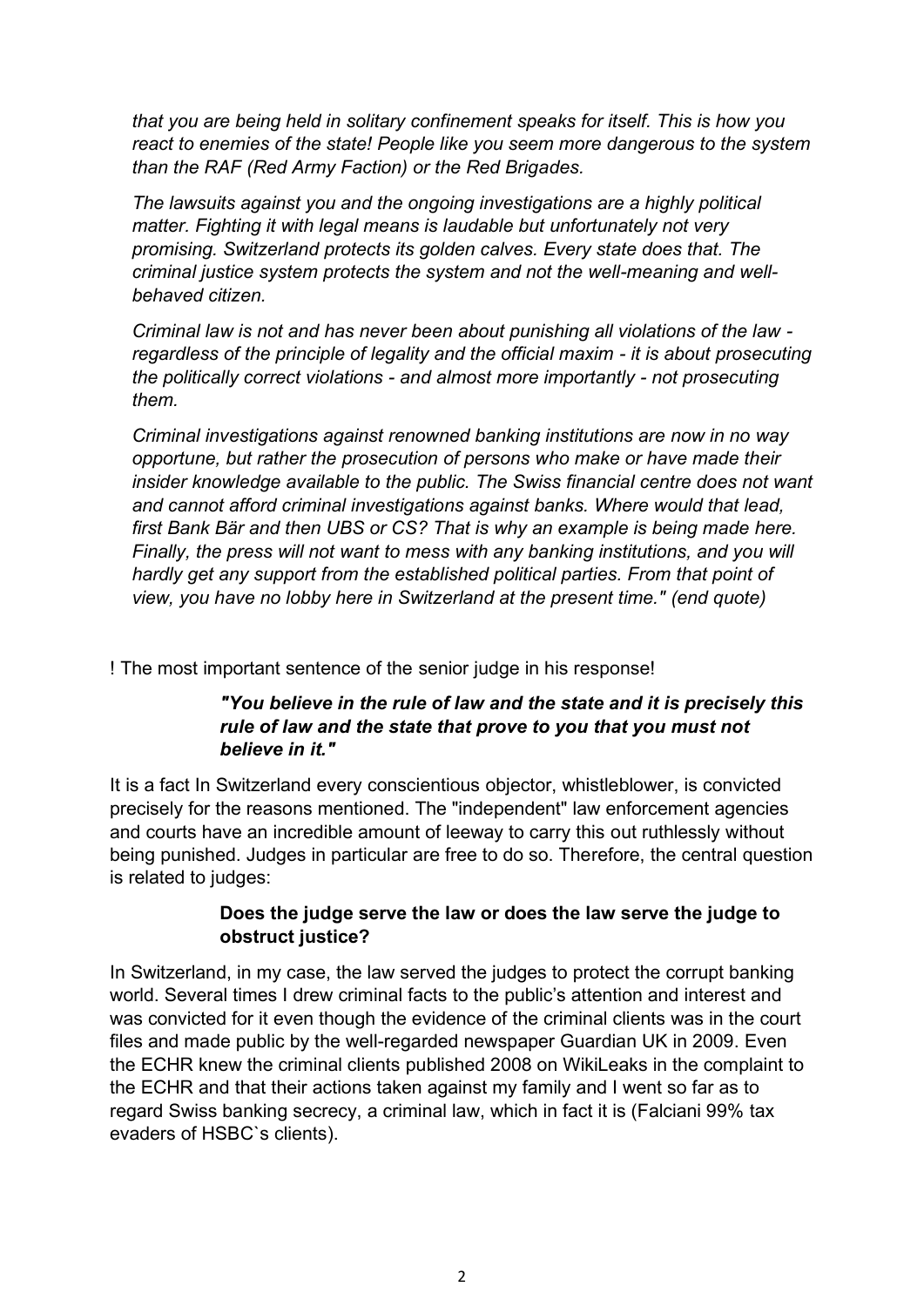As an example, I refer to the most important of my seven appeals to the ECHR, all of which were "ironically" dismissed by the ECHR's resident "Swiss" judge (court administrator) or by a ONE judge decision without detailed reasoning.

The ECHR and Switzerland maintain the very same "anti-whistleblower program". There was no real separation of duties or difference of opinion between the ECHR judges and the Swiss court clerk who dealt with my Swiss complaints. Whistleblowers have to suffer social, financial and professional death even if it is against the law and against the practice based on court decisions of the ECHR. They are a law unto themselves, one law for them, another for us!

Another example is my main complaint, which was based on the GRECO (Groupe d'Etats contre la Corruption) report of 2016. The GRECO report essentially accused Switzerland of the following shortcomings (quote):

*"In Switzerland, the members of the federal courts are elected by the political forces in the Federal Assembly. While GRECO recognizes the legitimacy of this principle, which stems from its own history and tradition, it considers that the system needs to incorporate garnishments in order to better take into account quality and objectivity in the recruitment of members of the federal courts. Once elected, it is imperative to cut ties with political forces - hence the practice whereby federal judges transfer part of their salary to their party. It must also be ensured that the decisions taken do not serve as a justification for non-re-election by the Federal Assembly, etc."* 

As of today, the situation in Switzerland has not improved, quite the opposite, it has actually has worsened!

I proved in my complaint filed January 2021 to ECHR that

- 1) Switzerland ignored the 2016-recommendations of GRECO. Consequently, the situation has gotten far worse!
- 2) Swiss judges pay still up to CHF 20`000 or at least 6% of their annual salary to their supporting political party!
- 3) One can only become a Swiss Federal Judge if one is a member of the four biggest parties which supports one`s election! Simply put, no one can become a federal judge in Switzerland without being a paying member of a political party!
- 4) Re-election of judges in the Federal Assembly come but once every six years, which is a huge burden for an independent judge!
- 5) if a judge does not decide in the line of the supporting political party, then he is threatened with the risk of not to be re-elected I More recently, Federal Judge Yes Donallaz from the conservative party (SVP) was blocked from being re-elected in 2020 by his own party (SVP) because he had voted to hand over the HSBC-Geneva bank data (Falciani) to the French authorities in 2018.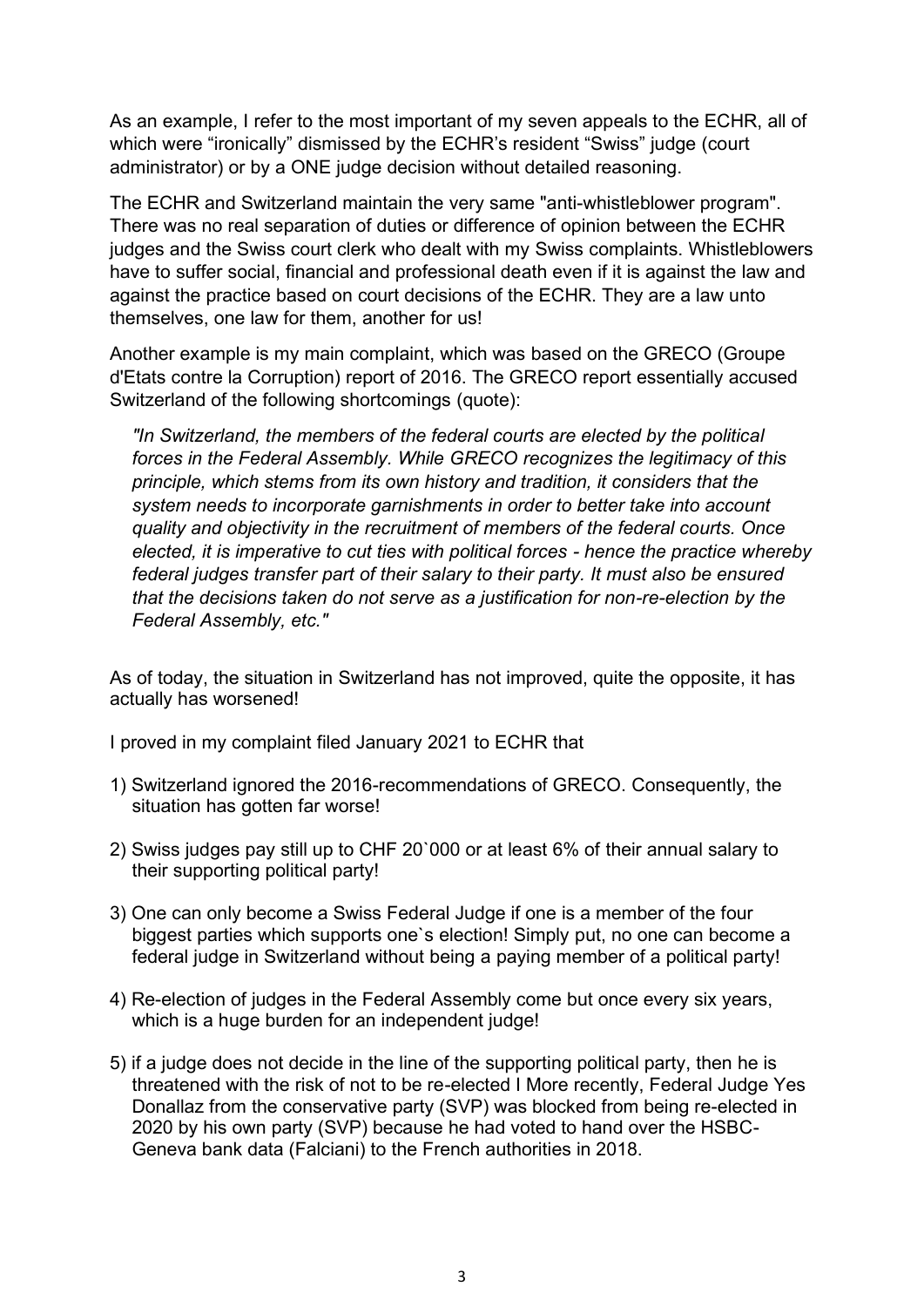- 6) in my case the very same head judge Christian Denys at the Federal court turned down all of my five appeals. As a head judge in such a privileged and powerful position, is he not meant to be impartial Judge Denys controlled and decided every one of my complaints to the Swiss Federal Court as a head judge.
- 7) without any participation from other independent judges and all by himself, Judge Denys was allowed to rule out my complaint against the General Counsel of Julius Baer Group Counsel Hiestand who misled the court by stating I came under Swiss Bank Secrecy laws in Cayman. He also provided prosecution with my unsigned employment contract which was obviously ignored by the judges. Another dirty trick of Julius Baer!
- 8) Judges of the conservative political party (SVP) are obliged to sign and lodge a Charter of Honor with the canton of Zurich that they will rule accordingly and in line with its political viewpoints. Vice-president of the Swiss Federal Court, Federal Judge Yes Donallaz confirmed this today in the Swiss Neue Zürcher Zeitung! The senior judge at the Higher Court of Zurich in my case was Peter Marti, a member of the Schweizer Volkspartei is, in my view, a judge who does not serve the law!
- 9) I have filed a complaint that Denys is not impartial, rules by himself, it was turned down by three judges of Denys 'own Department. Denys is head of the Criminal Department of the Federal Court of Switzerland. My complaint was regarded as a revised complaint. The judges wanted to avoid making a negative decision about judge Denys being prejudice and not being independent! Another dirty play in my case.

The bottom line is: Dealing with legal cases in Europe in such an offhand manner where one expects honesty and fairness, one would nowadays be having better chances of a fair trial in China or Russia than EU. It becomes crystal clear why Julian Assange does not receive a fair trial and is treated in such a disgusting way in Europe.

### **Conclusions**

Whistleblowing in many cases exposes systemic abuses committed by states, that now appear to be governed multinational corporations and the super-rich.

At its core, this is not about the individual whistleblower, it is about a system that far exceeds the qualities and quantity of a mafia-like organization.

The opponents of whistleblowers are highly educated, intelligent, and well-off people, with unlimited financial / asset / commodity resources e.g., top bankers, judges, politicians, public prosecutors, etc., their aim? To make whistleblowing a capital offence so they can carry on with wrongdoing.

This is demanded by the opponents of whistleblowing, otherwise these well-off people lose their position in society, their jobs and their social recognition and not only them, even their families!

On the other hand, whistleblowers must therefore not take the harassment and condemnation personally, even though they have to experience it personally! In fact,